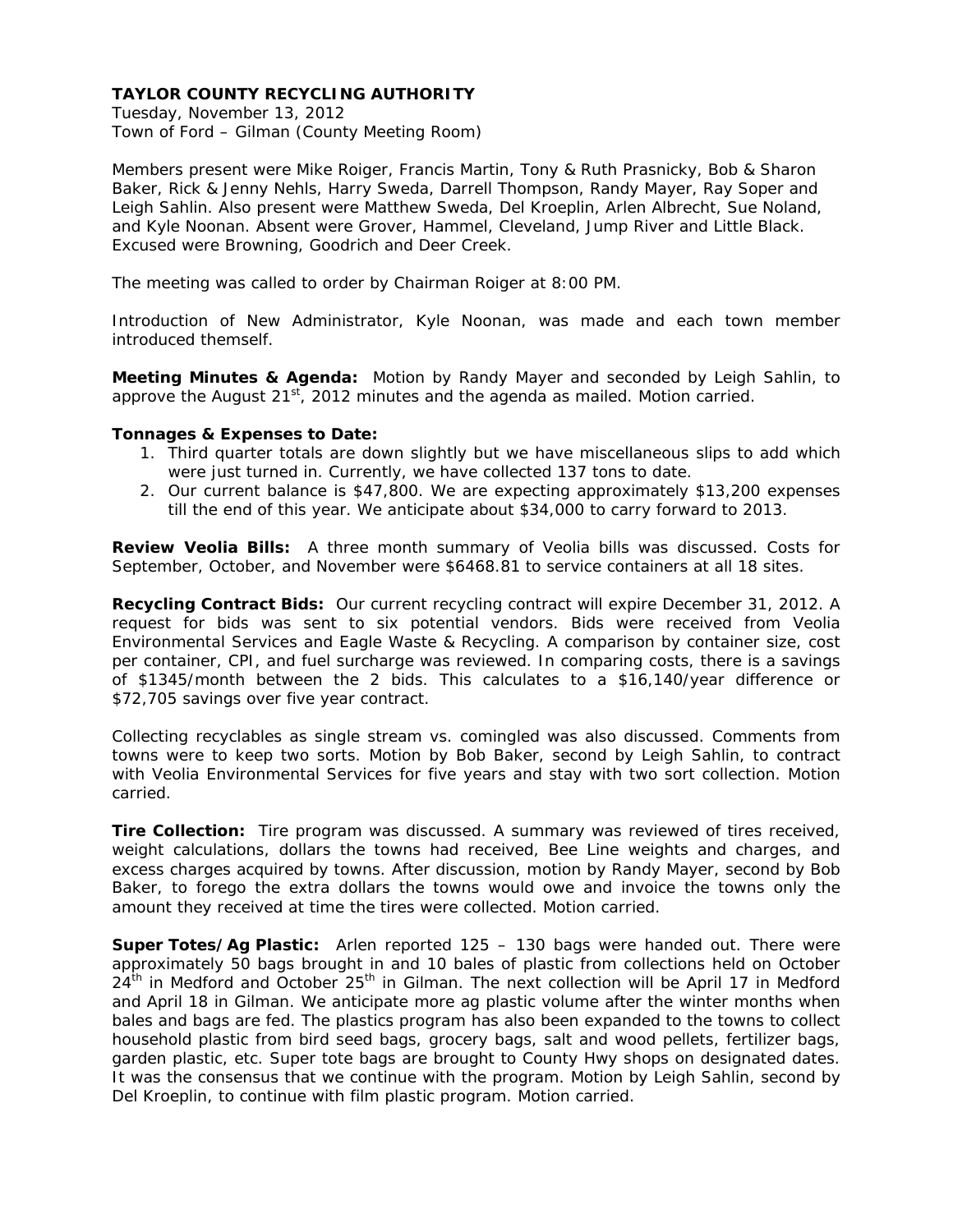**Clean Sweep Summary:** The volumes for the 2012 Clean Sweep held in May and August were reviewed. There were a total of 14,196 pounds of hazardous waste from the four sites, 338 pounds of pharmaceuticals, 4,643 fluorescent tubes, 300 gallons waste oil, 200 appliances and 1,460 electronics. The collections were again a good event and went smoothly.

**City, Rib Lake & Little Black Contracts:** It was reported Joint Rib Lake signed agreement with Taylor County Recycling Authority for one year for 2013. City of Medford signed agreement for three years for 2013 – 2015 and Little Black signed agreement for five years to coincide with Recycling contract from 1-1-13 to 12-31-17.

**Brochures/Report Cards:** Brochures were discussed. The hours and days of operation were discussed and any garbage collection fees. The film plastic recycling will be added to brochures and 2 sort program will remain the same. We will check on #6 Styrofoam to see if it is acceptable. Brochures will be distributed with tax bills in December.

**Comments, Problems & Questions:** Other business discussed was that Taft needs 2 padlocks for containers and McKinley/Jump River needs 4-5 padlocks. Sue will contact Dale @ Veolia. A Recycling Program evaluation from DNR was received. This evaluation was done prior to former Administrator retiring. DNR indicated Taylor County has an excellent recycling program and program meets effective recycling program criteria.

The next meeting is scheduled for February 19, 2013 in Town of Goodrich at the Town Hall. Motion to adjourn at 9:10 PM by Leigh Sahlin and seconded by Harry Sweda. Motion carried.

Susan Noland, Secretary

\_\_\_\_\_\_\_\_\_\_\_\_\_\_\_\_\_\_\_\_\_\_\_\_\_\_\_\_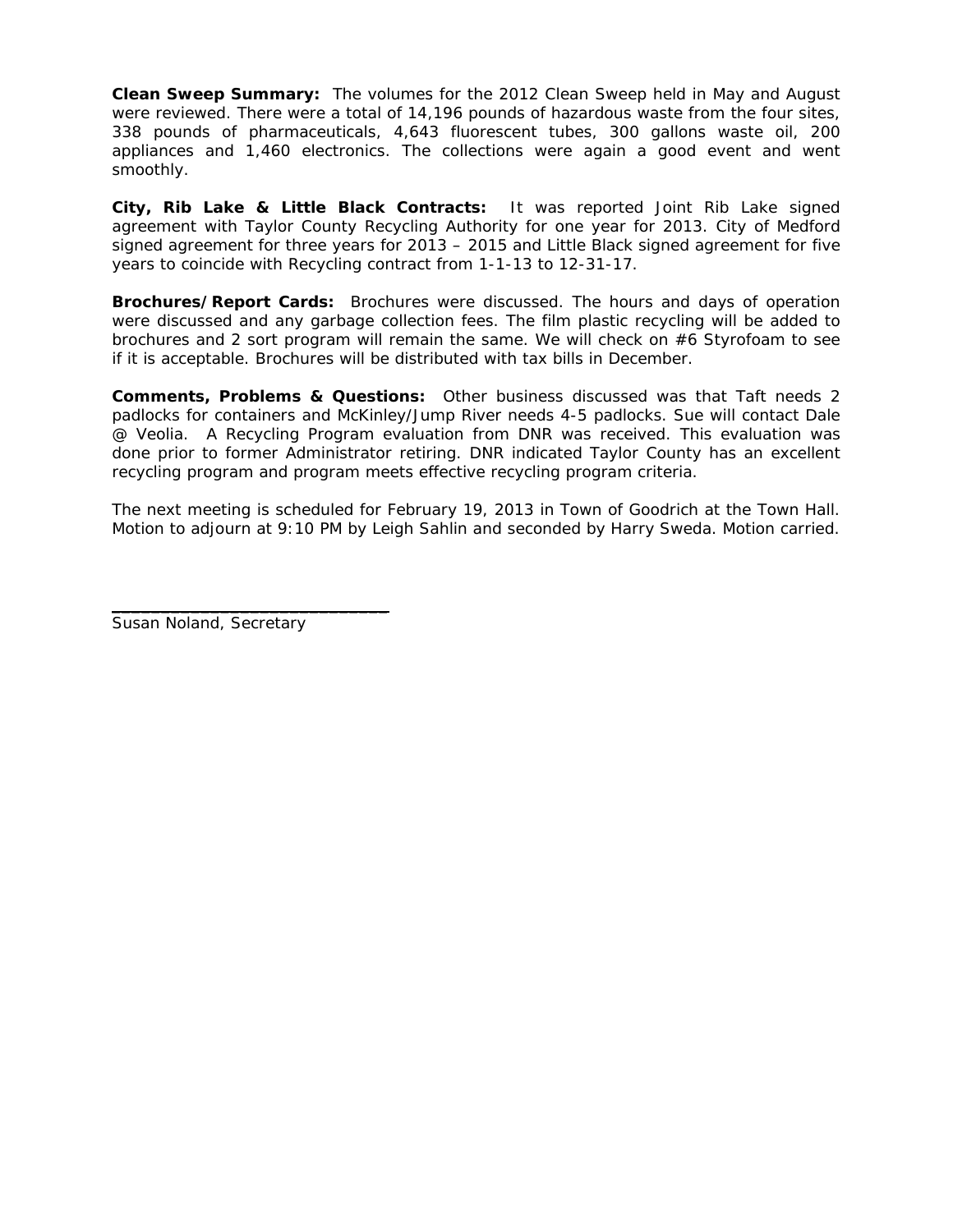Tuesday, August 21, 2012 Jean M. Thompson Library – Stetsonville

Members present were Mike Roiger, Francis Martin, Tony & Ruth Prasnicky, Ray Sackmann, Bob Baker, Rick & Jenny Nehls, Harry Sweda, Dennis Raasch, Del Kroeplin, Randy Mayer and Leigh Sahlin. Also present were Scott Mildbrand, Mark Berglund (Star News), Arlen Albrecht, Sue Noland, and Larry Peterson. Absent were Browning, Grover, Maplehurst, Hammel, Cleveland, Jump River and Little Black.

The meeting was called to order by Chairman Roiger at 8:00 PM.

**Meeting Minutes:** Motion by Harry Sweda and seconded by Dennis Raasch, to approve the May 15<sup>th</sup>, 2012 minutes. Motion carried.

**Meeting Agenda:** Motion by Dennis Raasch and seconded by Leigh Sahlin, to approve the agenda with add-on of discuss results of advertising effectiveness. Motion carried.

#### **Tonnages & Expenses To Date:**

- 1. Second quarter totals are 322,547 pounds compared to previous quarter of 294,147 pounds. We are up slightly.
- 2. We have \$54,905 currently in grant dollar funds. We will be paying tire collection costs and four months of container servicing.
- 3. We are anticipating approximately \$10,000 in costs to the end of the year.

**Review Veolia Bills:** The three month summary of Veolia bills was reviewed. Costs for June, July and August were \$6468.81 to service containers at all 18 sites.

**Clean Sweep:** Clean Sweeps were held in May at Medford and Gilman and in August at Rib Lake and Roosevelt/Lublin. In May there was 9700 pounds of chemicals and paints, 341 pounds of pills, 300 vehicles, 200 gallons waste oil, 259 oil filters, 2394 fluorescent bulbs, 1006 electronics and 157 appliances. In August there were 94 participants in Rib Lake, 29 appliances, 286 electronics and 40 gallons waste oil collected. Roosevelt/Lublin had 41 participants, 169 electronics, 14 appliances and 55 gallons oil collected. It was also reported there is a drop box in the jail lobby where pharmaceuticals can be dropped off at any time. Drop box will be operational on August 21, 2012.

**Tire Collection:** The Tire Collection has been completed and figures from 2009 – 2012 were reviewed. In 2011 the numbers were high (8300 tires) due to free tires accepted. This year approximately 2100 were collected.

**Contract Negotiations:** Administrator reported our current recycling contract expires on December 31, 2012. Negotiations need to start soon. There are currently three vendors: Waste Management, Veolia and Express Disposal. It was decided to send bid packets out in September and request bids back by mid-October. Bid specs will request a 5 year contract, 1 vs. 2 sorts and being paid for commodities. This will allow the negotiating committee to review bids before the November Recycling Authority meeting.

**Little Black Agreement:**The Town of Little Black's agreement with the Taylor County Recycling Authority will expire on December 31, 2012. Discussed was the fact they are the only town who has not signed an indefinite agreement. Motion by Ray Sackmann and seconded by Harry Sweda, to ask Little Black to sign an indefinite term agreement like the rest of the Recycling Authority. Motion carried.

**City & Rib Lake Contracts:**The cooperative agreements between Taylor County Recycling Authority and Joint Rib Lake and City of Medford will expire on December 31,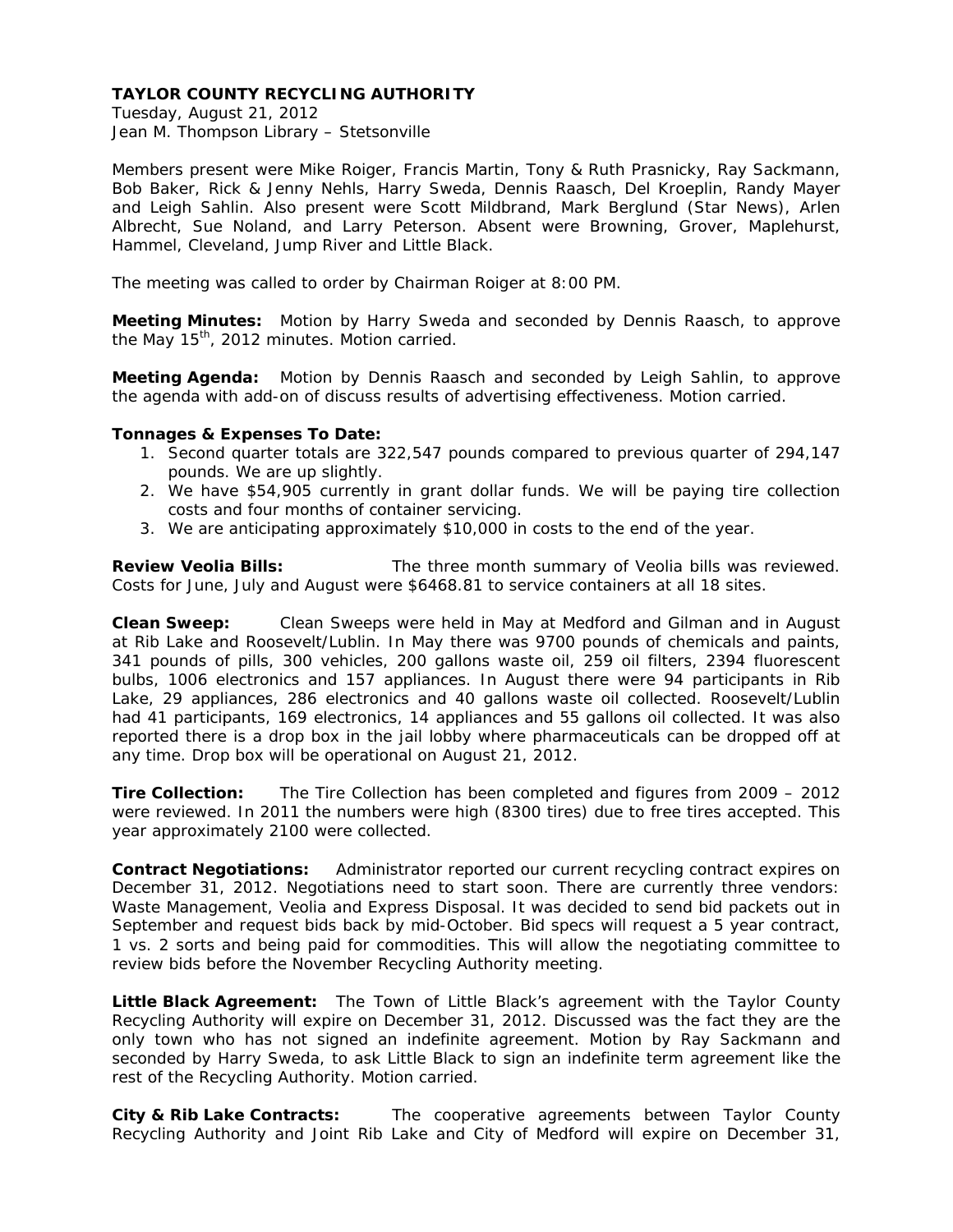2012. Motion by Ray Sackmann and seconded by Scott Mildbrand, to approve agreement with City of Medford for three years and Joint Rib Lake will be negotiated for 1 to 3 years. Motion carried.

**2013 Grant Application:** The 2013 Recycling Grant application is due October 1, 2012. We need to update our authorized representative resolution due to retirement of administrator. The Solid Waste & Recycling Committee will need to sign resolution.

**Ag Plastic Recycling:** Arlen Albrecht reported that the ag plastic super totes have been distributed. There are 3 different sorts: 1) The black & white plastics go in one bag; 2) All white is second sort, and 3) Twine, mesh and feed sacks. No chemical containers. Bags will be collected in October at Medford and Gilman Highway Shops. It was discussed whether a bag should be placed at each town Recycling Authority site to collect wood pellet, water softener, bird seed, grocery bags, etc. from residents. The towns will discuss and report back if they would like one. A contract was discussed with the company that will take the ag plastic to pay \$30/ton for collected plastics. This is a one year trial period and will be evaluated in October 2013.

**Recycling Funding Lawsuit:** Administrator reported a lawsuit was filed from City of Milwaukee and City of Madison against the Department of Administration seeking restoration of \$13 million dollars to the recycling grant fund that was transferred to the general fund in 2011. The allegation states the transfer of funds violates provisions of the Wisconsin Constitution.

**Advertising Effectiveness:** An article on advertising effectiveness was handed out. The article indicates no certainty of what will or won't work. Factors are demographic preferences, buying behavior and marketing campaign. Currently television/print media win the race at 59%, followed by promotional products at 28%, radio at 15% and billboard advertising at 17%.

**Comments, Problems & Questions:** Recycling Coordinator commented this was his last meeting and was proud of what the group has accomplished over the years. The Recycling Authority is a good hard working group. The Recycling Authority in turn applauded Larry Peterson for his dedicated hard work for the group.

The next meeting is scheduled for November 13, 2012 in Town of Ford at the County Meeting Room. Motion to adjourn at 9:10 PM by Leigh Sahlin and seconded by Dennis Raasch. Motion carried.

Susan Noland, Secretary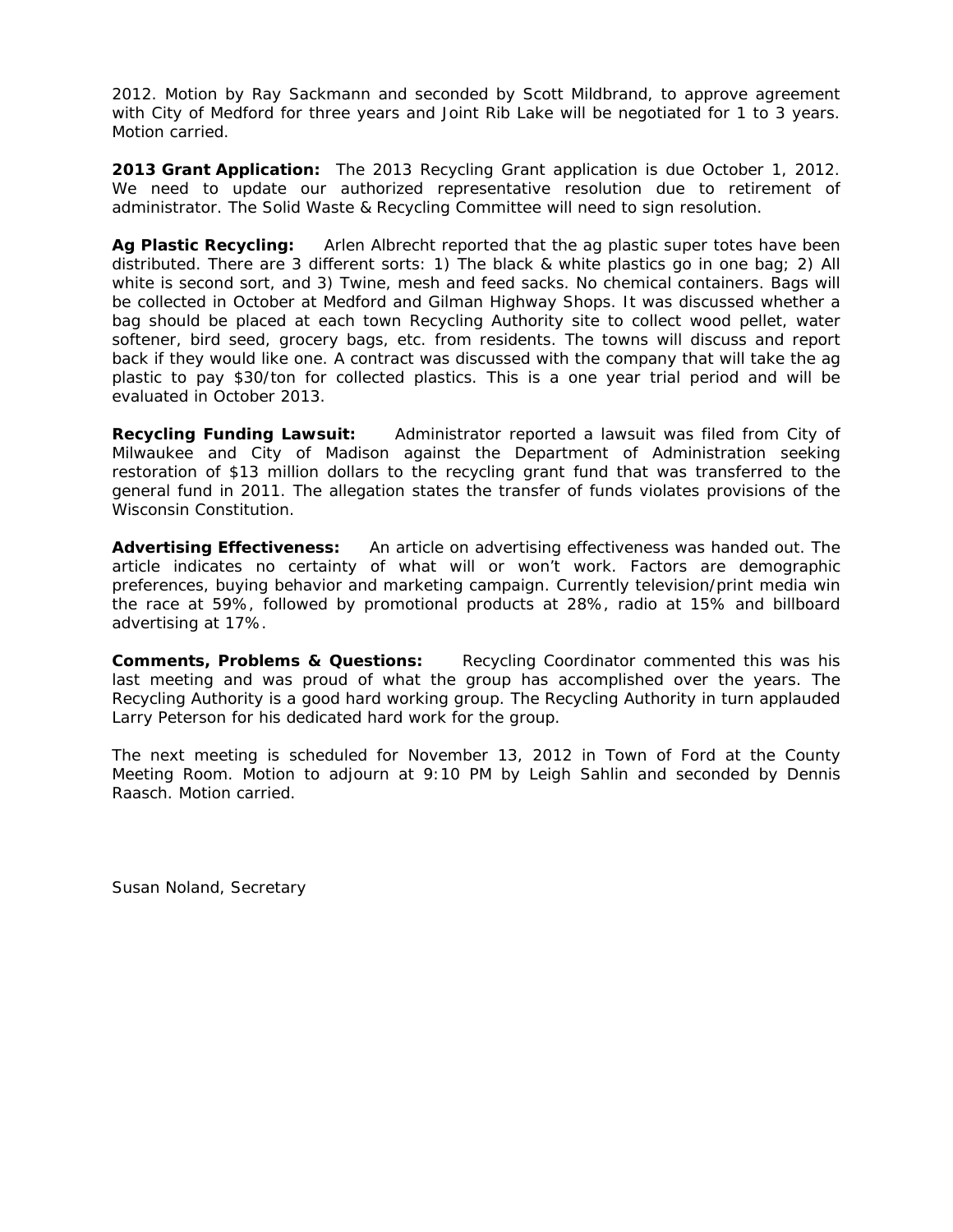Tuesday, May 15, 2012 Cleveland Town Hall

Members present were Mike Roiger, Francis Martin, Tony & Ruth Prasnicky, Ray Sackmann, Bob Baker, Archie Williams, Rick Nehls, Mark Nosko, Del Kroeplin, Harry Sweda, Chris Nowak, Randy Mayer, and Dale Strama. Also present were Scott Mildbrand, Mathew Sweda, Jim Harp, Sam Zagoski, Allen Kurth, Mary Quante, Arlen Albrecht, Sue Noland, and Larry Peterson. Absent were Browning, Grover, Roosevelt and Little Black. Goodrich was excused.

The meeting was called to order by Chairman Roiger at 8:00 PM.

**Meeting Minutes and Agenda:** Motion by Bob Baker and seconded by Del Kroeplin, to approve the February  $21^{st}$ , 2012 minutes and the agenda. Motion carried.

## **Tonnages & Expenses To Date:**

- 1. We do not have a completed quarter as weights were not received from Veolia. January & February volumes were reviewed.
- 2. We have a current balance of \$18,396. It is anticipated we will receive \$88,726 in grant dollars in June. The \$88,000 will be distributed among the Recycling Authority, City of Medford and Joint Rib Lake.
- 3. Administrator reported on lawsuit because a program that helps municipalities pay for recycling was raided for other purposes by the Governor. Approximately \$13.1 million was taken. The lawsuit is asking for restoration of the diverted landfill tipping fees.

**Review Veolia Bills:** The summary of bills from Veolia for March, April and May were reviewed. The cost is approximately \$2100 per month for all 18 municipalities servicing. Motion by Harry Sweda, seconded by Mark Nosko, to approve the summary of bills from Veolia. Motion carried.

**Clean Sweep:** Clean Sweep will be held Saturday, May 19, 2012 in Medford and in Gilman. We will accept appliances, electronics, pharmaceuticals and hazardous waste. Any Taylor County resident can bring above items to the collection sites. Everything is free except for appliances.

**Tire Collection:** The proposed tire collection schedule was reviewed. Collection is set for the first three weeks of August. The quotes we received were \$160/ton from Bee Line and \$159.50/ton from Liberty. Motion by Francis Martin, second by Bob Baker, to set prices to be car \$2, truck \$5, tractor \$10. An amendment was made to that motion by Dale Strama for \$2 car, \$10 truck & \$20 tractor. Motion died for lack of second. The original motion was voted on; all aye. Motion carried.

Discussed was the fact that the two bids are close. Motion by Randy Mayer, second by Francis Martin, to take the low bid after final negotiations are conducted by Administrator. Motion carried.

The group also discussed overruns previously paid by Recycling Authority (RA). It was felt the RA could make up 5% over cost and the town would pay anything over 5%. It was decided this was not adequate. Motion by Scott Mildbrand, second by Randy Mayer, to allow a 10% leeway. RA will pay up to 10% and over 10% will be paid by Town. Motion carried.

**DNR Annual Report:**The DNR Annual report for 2011 was completed and submitted prior to April 30. The report indicated total costs of program, cost per capita, and cost per ton. Our program is within DNR standards.

**Hepatitis B Shots:** Hepatitis B Shots for site attendants was discussed. Randy Mayer reported the Stetsonville Fire Department is receiving voluntary shots. A discussion was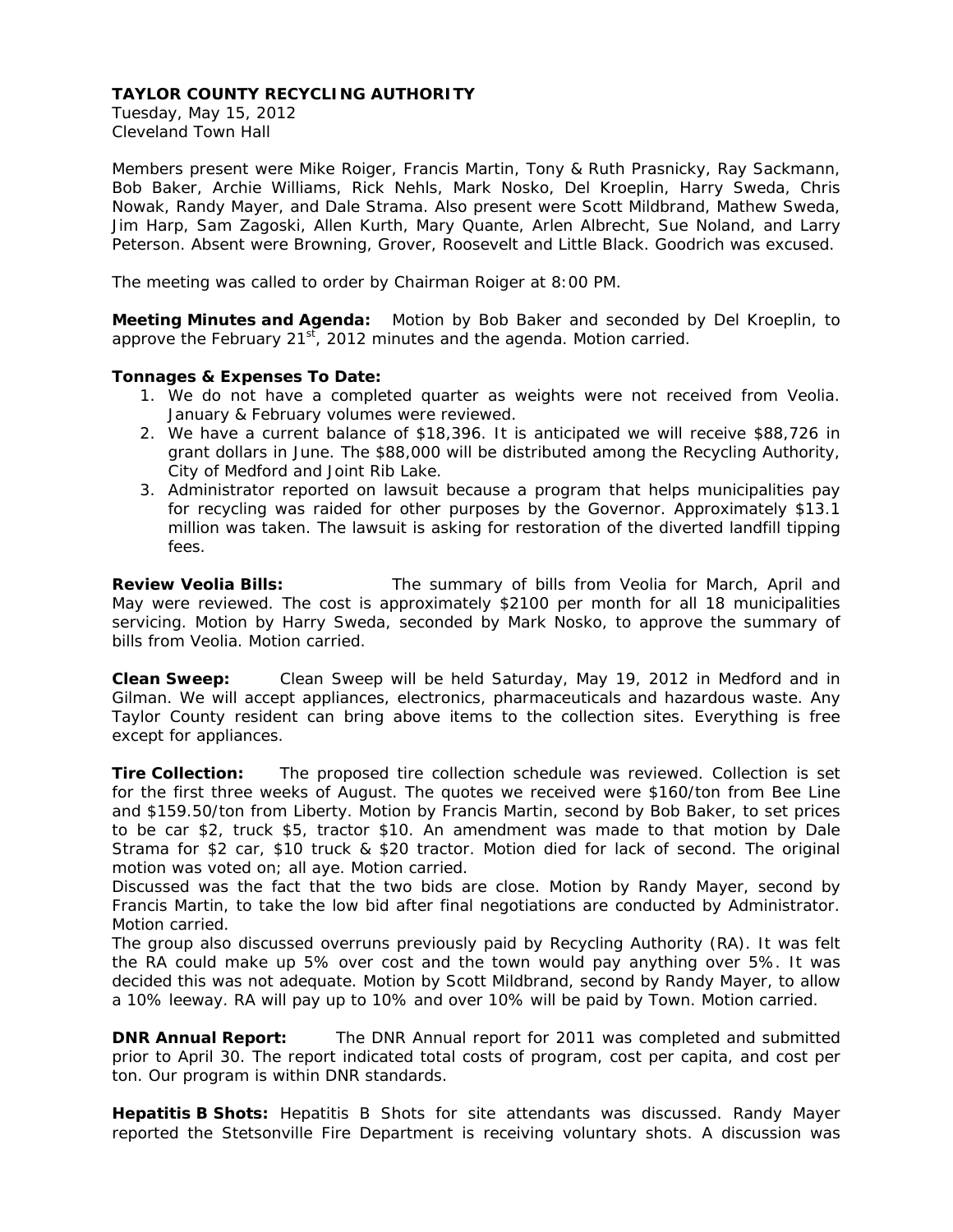held about costs, responsibility and necessity. It will be up to each town to decide if they want their site attendants to get the Hepatitis shots.

**Comments, Problems & Questions:** Arlen Albrecht talked about a procedure that recycles approximately ¾ of silage bags but does not compact them. The plastic is put in a hanging tote and pick-up and collection would have to be arranged.

The next meeting is scheduled for August 21, 2012 at the Jean M. Thompson Library in Stetsonville. Motion to adjourn at 9:05 PM by Bob Baker and seconded by Del Kroeplin. Motion carried.

Susan Noland, Secretary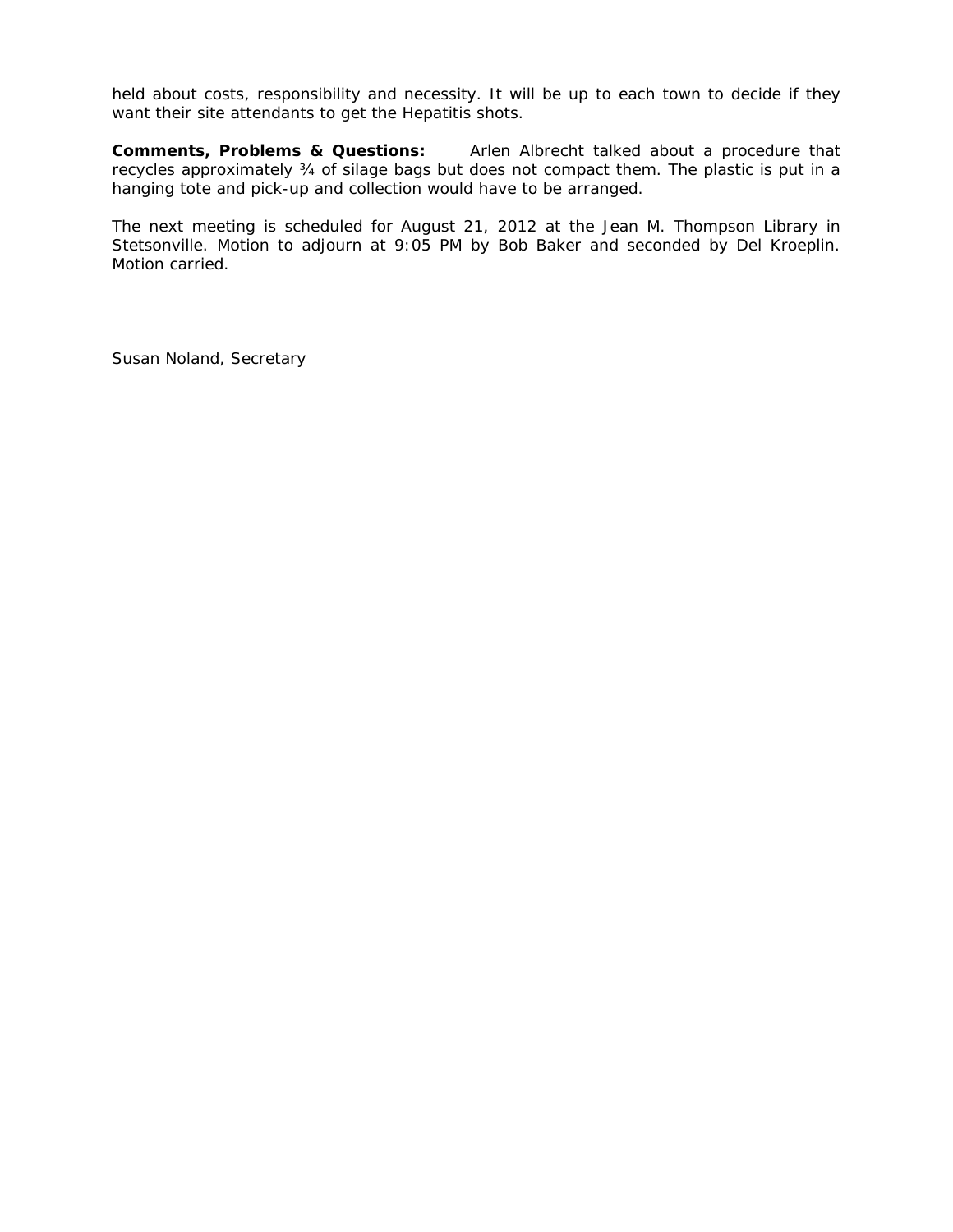Tuesday, February 21, 2012 Roosevelt/Lublin Town Hall

Members present were Mike Roiger, Francis Martin, Tony & Ruth Prasnicky, Otto Klinger, Rudy Soper, Ray Sackmann, Bob & Sharon Baker, William Dmytro, Dennis Raasch, Archie Williams, Steve & Patty Deml, Dan Hoffman, Rick & Jenny Nehls, Darrell Thompson and John Lorenz. Also present were Scott Mildbrand, Chris Blair, Del Kroeplin, Harry Sweda, Dave Shewyzk and Mary Quante, Sue Noland, and Larry Peterson. Absent were Jump River, Grover, Stetsonville and Maplehurst. Arlen Albrecht was excused.

The meeting was called to order by Chairman Roiger at 8:00 PM.

**Meeting Minutes:** The November 15<sup>th</sup>, 2011 meeting minutes were read by Secretary. Motion by Francis Martin and seconded by Dennis Raasch, to approve the minutes. Motion carried.

**Agenda:** Motion by Dan Hoffman, seconded by Francis Martin, to approve the agenda as mailed. Motion carried.

**2011 Year-End Revenue & Expense:** For 2011, the revenues we had for operating was \$155,842.95. This included previous year carry-over, current year grant and tire collection revenue. The total expenses for 2011 was \$124,732.46 which leaves a Year-End balance of \$31,110.49. This will be carried forward to 2012. We will anticipate the same grant dollars of \$84,000 for 2012.

**2012 Expense Report:** Current balance is \$26,355. There is only two months of servicing so far.

## **2011 Year-End Tonnages & 2012 To Date:** Volumes collected:

- 1. Tons: 291,065 pounds collected in  $4<sup>th</sup>$  quarter.
- 2. Total collected in 2011 was 629 ton and in 2010 was 562 ton. There was a significant increase in tonnages overall.
- 3. For January 2012, collected were 100,000 pounds.

**Review Veolia Bills:** Summary of bills from Veolia for December, January and February were reviewed. There were no changes so charges were \$2156.27 for each month for a total of \$6468.81.

**Container Changes:** Changes in containers was discussed. There are no additional containers required at this time, but various comments were made on existing containers. The Zoning Office will address necessary changes with Veolia.

**Veolia Waste Possible Sale:**Veolia, one of the largest solid waste businesses, is up for sale. Likely they are over extended and need to pay off debts. They are ranked  $#6$  for hauling and disposal and have approximately 10,000 employees. They are being investigated for irregularities in their business practices. Veolia is our current service provider.

**Recycling Pounds/per person:** Recycling pounds per person for 2011 was reviewed. Data is based on actual volumes for first nine months and estimated the last three months. All municipalities are exceeding the required pounds per capita except one. Overall, the average is 134 pounds per capita for the Recycling Authority members.